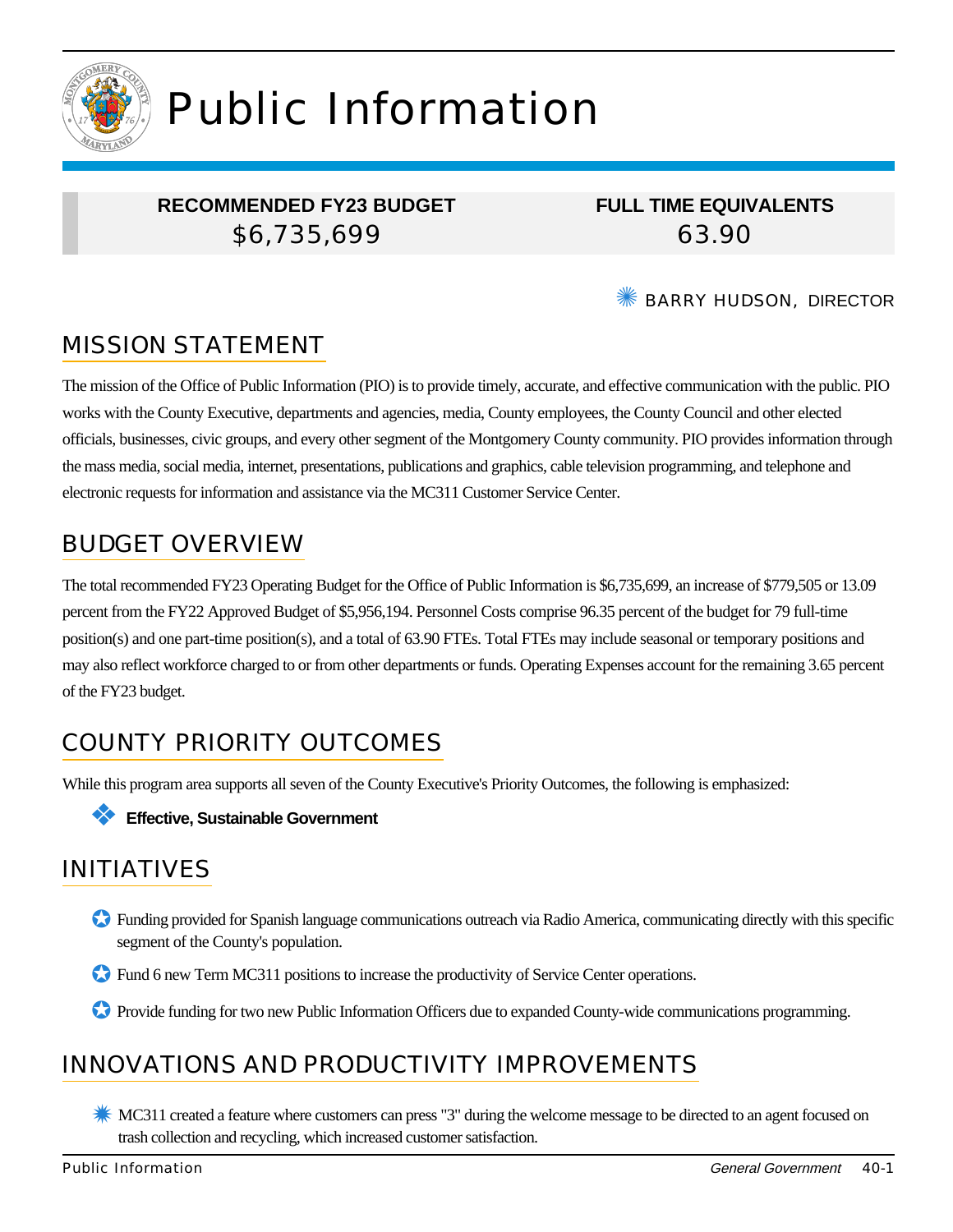- **K** MC311 altered training for remote operations which also accelerated training, getting customer service representatives handling calls professionally after 3-4 weeks vs. 8-10 weeks.
- **Example 1** During the past year, MC311 has reduced complexity and streamlined business processes to handle requests for service and information with the Office of Human Resources (OHR), Department of Health and Human Services (HHS), Department of Environmental Protection (DEP), and the Department of Permitting Services (DPS) resulting in shorter wait times for customers.
- ✹ While standardizing and simplifying Knowledge Based Articles (KBA) with plain language, to improve customer satisfaction, MC311 has reduced the number of KBAs considerably.
- ✹ MC311 continues to hire Spanish speaking customer service representatives for both permanent and contract positions. MC311 currently has 21 multi-lingual speakers on staff, including contractors.

# PROGRAM CONTACTS

Contact Alyce Leach of the Office of Public Information at 240.777.6513 or Derrick Harrigan of the Office of Management and Budget at 240.777.2759 for more information regarding this department's operating budget.

# PROGRAM PERFORMANCE MEASURES

Performance measures for this department are included below (where applicable), with multi-program measures displayed at the front of this section and program-specific measures shown with the relevant program. The FY22 estimates reflect funding based on the FY22 Approved Budget. The FY23 and FY24 figures are performance targets based on the FY23 Recommended Budget and funding for comparable service levels in FY24.

# PROGRAM DESCRIPTIONS

## ✺ MC311 Customer Service Center

MC311 is a key strategic, enterprise-wide initiative that provides the public with a single three-digit number (311) to call for County information and service. In addition, it provides the County with a sophisticated ability to count, track, and respond to resident requests. MC311 provides the general public with a higher quality of service delivery and accountability, while helping the government achieve operational efficiencies.

| <b>Program Performance Measures</b>                                                                                                       | <b>FY20</b>     | <b>FY21</b>     | <b>Actual Actual Estimated Target</b><br><b>FY22</b> | <b>FY23</b>       | <b>Target</b><br><b>FY24</b> |
|-------------------------------------------------------------------------------------------------------------------------------------------|-----------------|-----------------|------------------------------------------------------|-------------------|------------------------------|
| Total number of General Information Service Requests created <sup>1</sup>                                                                 |                 | 355,104 338,329 | 340,000 342,000 345,000                              |                   |                              |
| Total number of Fulfillment Service Requests created <sup>2</sup>                                                                         | 242,792 272,507 |                 | 272,507 265,000 265,000                              |                   |                              |
| Percent of calls classified as General Information                                                                                        |                 | 71.90% 70.41%   |                                                      | 71.0% 71.2% 71.4% |                              |
| Average rate of Fulfillment Service Requests created on the MC311 website and the<br>mobile enabled portal 3                              |                 | 37.53% 41.61%   |                                                      | 40.0% 40.5% 41.0% |                              |
| Average percent of callers requesting to speak Spanish                                                                                    | 6.68%           | 8.38%           | 6%                                                   | 6%                | 6%                           |
| Average amount of time it takes to reach an MC311 Customer Service Representative<br>after welcome announcement (in seconds) <sup>4</sup> | 70              | 241             | 43                                                   | 40                | 40                           |
| Average rate of calls that come into 311, but are not answered by a Customer Service<br>Representative (CSR) <sup>5</sup>                 |                 | 6.15% 15.05%    | 4%                                                   | 4%                | 4%                           |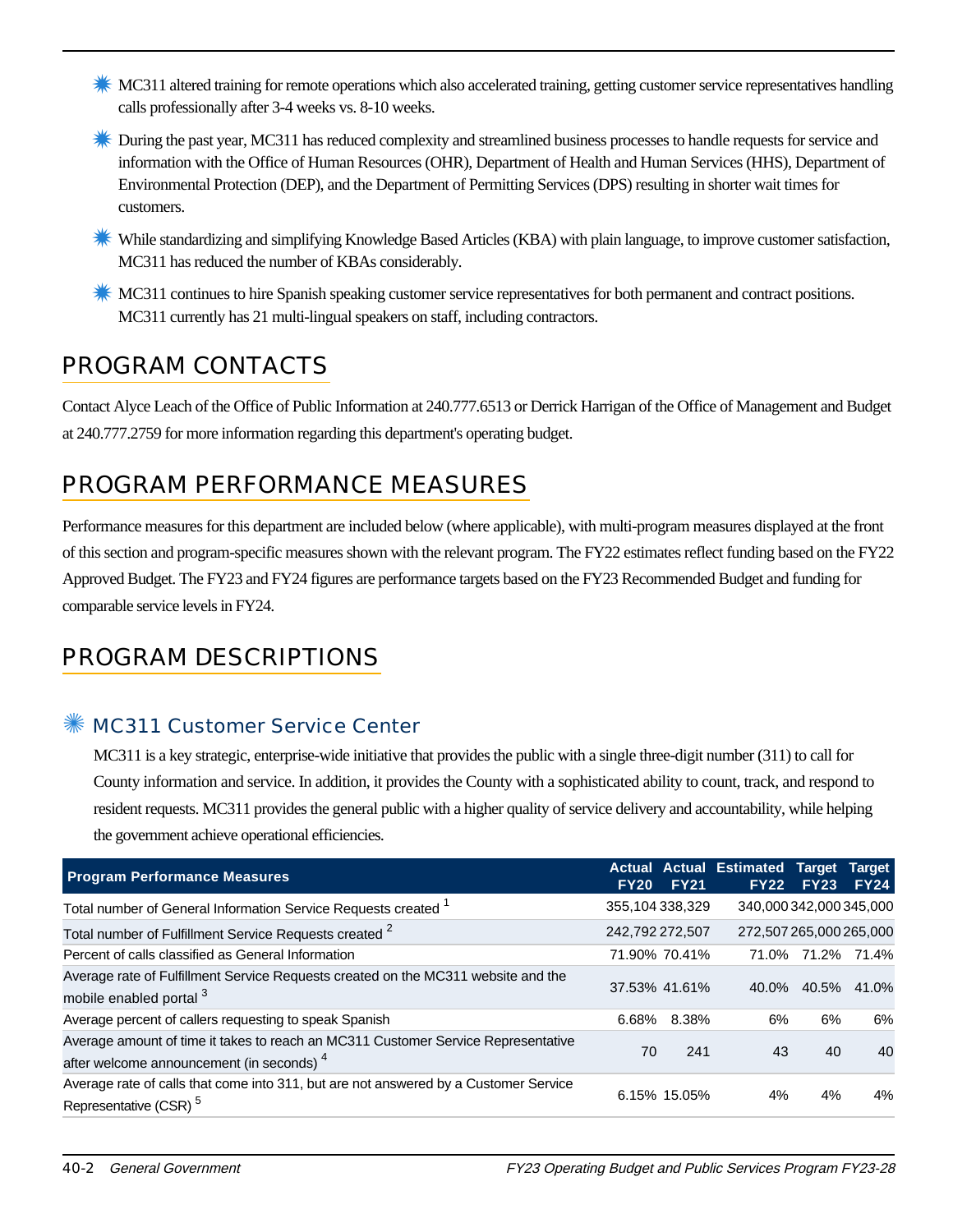| <b>Program Performance Measures</b>                                                                                                                                   |        | <b>FY20 FY21</b> | Actual Actual Estimated Target Target | <b>FY22 FY23 FY24</b> |        |
|-----------------------------------------------------------------------------------------------------------------------------------------------------------------------|--------|------------------|---------------------------------------|-----------------------|--------|
| Cost per customer contact (in dollars) (salary expenditures divided by the total number of<br>customer contacts by phone, web portal, mobile-enabled portal, Twitter) | \$5.44 | \$5.00           |                                       | \$4.95 \$5.00         | \$5.00 |
| Percent of MC311 survey respondents reporting satisfaction                                                                                                            | 85%    | 86%              | 85%                                   | 85%                   | 85%    |

**1** General Information Service Requests are those created, handled and closed in the Customer Service Center.

**2** Fulfillment Service Requests are those that are forwarded to departments for handling and completion. The numbers and types of service requests are driven by many factors including seasonal events such as tax notices, mass mailings, weather events, and global pandemics.

**3** The slow and steady increase in web traffic is expected to resume in FY22, after the increase experienced during the pandemic.

**4** Surge in social services calls related to COVID-19 in FY20 and FY21, which take more time than other call types, drove this number up.

**5** Target of 5% was exceeded in FY21 due in part to COVID-19 call surge. An Erlang analysis, which assists call centers with calculating staffing requirements, supports the conclusion that higher staffing drives down unanswered calls.

| <b>FY23 Recommended Changes</b>                                                                                                                                                                          | <b>Expenditures</b> | <b>FTEs</b> |
|----------------------------------------------------------------------------------------------------------------------------------------------------------------------------------------------------------|---------------------|-------------|
| <b>FY22 Approved</b>                                                                                                                                                                                     | 4,322,078           | 43.95       |
| Enhance: Term MC311 Positions                                                                                                                                                                            | 259,092             | 6.00        |
| Shift: Customer Service Representative Supervisor                                                                                                                                                        | 70.110              | 0.75        |
| Shift: Program Manager II                                                                                                                                                                                | (123,506)           | (1.00)      |
| Multi-program adjustments, including negotiated compensation changes, employee benefit changes,<br>changes due to staff turnover, reorganizations, and other budget changes affecting multiple programs. | 18.964              | 0.00        |
| <b>FY23 Recommended</b>                                                                                                                                                                                  | 4.546.738           | 49.70       |

#### **Public Relations**

Under this program, the Public Information Office:

- Educates and informs residents about County issues, programs, and services through press releases, media advisories, news, public events, the County website, e-mail and online newsletters, YouTube, Facebook, Twitter, and podcasts.
- Works directly with media organizations to ensure that reporters and editors have accurate and timely information about County issues, programs, and services.
- Develops promotional campaigns to increase awareness of critical issues such as public health and emergency preparedness.
- Develops culturally competent outreach (radio programming) to inform and engage the County's Spanish speaking constituency.
- Provides television and video direction/production services at no cost to the County Executive's Office, and any additional County department requesting assistance.

| <b>Program Performance Measures</b>                                                                                                         | FY20  | <b>FY21</b> | Actual Actual Estimated Target Target | FY22 FY23 FY24 |                   |
|---------------------------------------------------------------------------------------------------------------------------------------------|-------|-------------|---------------------------------------|----------------|-------------------|
| Number of press events <sup>1</sup>                                                                                                         | 64    | 90          | 70                                    | 75             | -75               |
| Total attendance at press conferences and press events <sup>2</sup>                                                                         | 3.520 | 3.150       |                                       |                | 3,308 3,473 3,647 |
| Internal County staff satisfaction with PIO services (scale of 1-4)                                                                         | 3.14  | 3.27        | 3.3                                   | 3.3            | 3.3               |
| Total utilization of direct resident communication systems - web, YouTube, video,<br>podcasts, Facebook, Twitter (in millions) <sup>3</sup> | 83.9  | 155.2       | 130                                   | 120            | 110               |

**1** The increase is due to the possibility of an updated vision of the current administration. With the addition of virtual press events, it makes it easier to hold more events within a year.

**2** Virtual attendance is tallied from logged-in accounts, so this total is much lower than actual participants and views.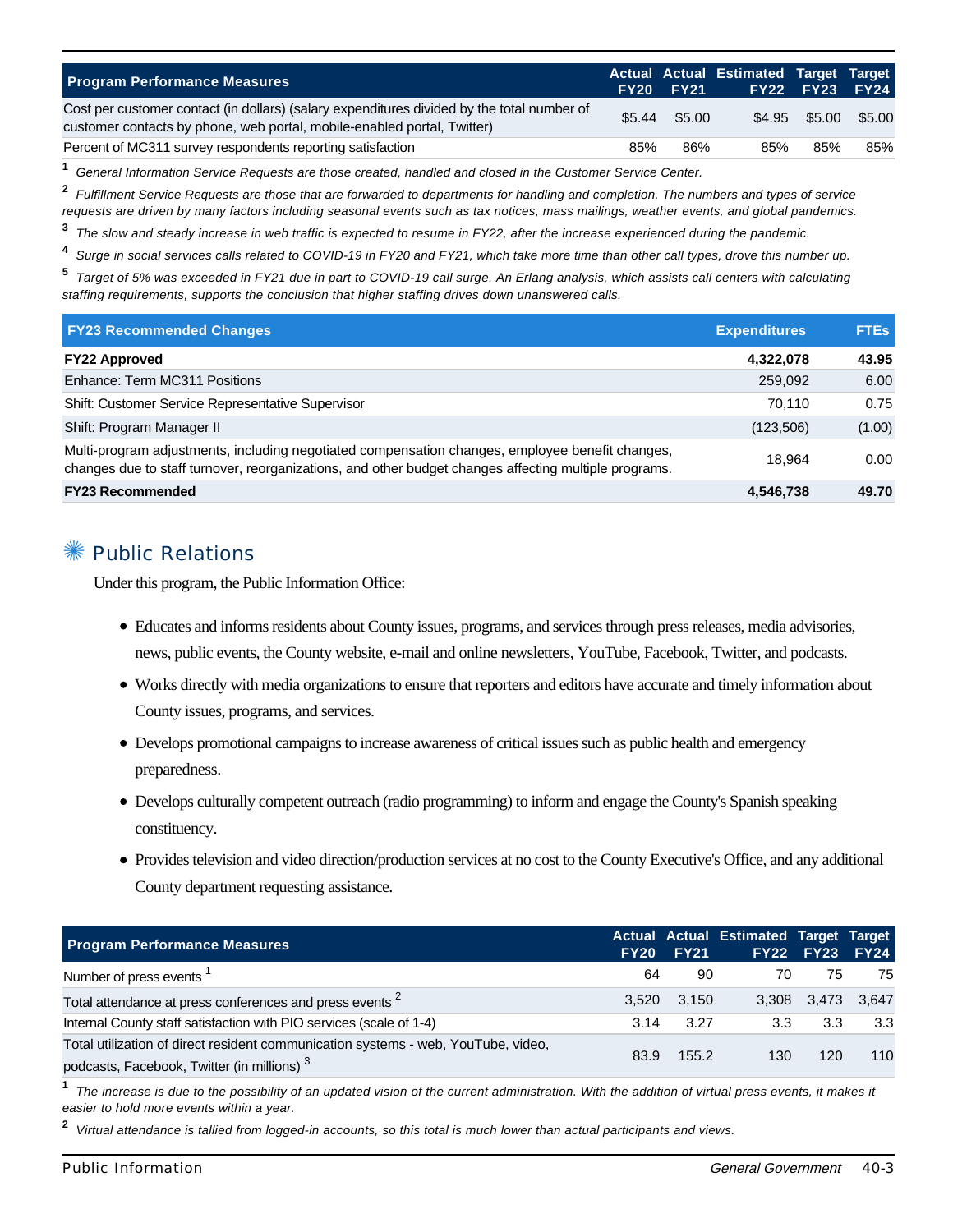**3** FY21 was an anomaly because of COVID-19. Impressions from communications are expected to reduce as the pandemic emergency transitions to a more steady state.

| <b>FY23 Recommended Changes</b>                                                                                                                                                                          | <b>Expenditures</b> | <b>FTEs</b> |
|----------------------------------------------------------------------------------------------------------------------------------------------------------------------------------------------------------|---------------------|-------------|
| <b>FY22 Approved</b>                                                                                                                                                                                     | 1,472,539           | 8.75        |
| Add: Public Information Officers - Communications                                                                                                                                                        | 165.324             | 2.00        |
| Shift: Program Manager II                                                                                                                                                                                | 123.506             | 1.00        |
| Re-align: Position Change in Program and Funding                                                                                                                                                         | 122.166             | 1.20        |
| Enhance: Radio America                                                                                                                                                                                   | 48.480              | 0.00        |
| <b>Shift: Customer Service Supervisor</b>                                                                                                                                                                | (70, 110)           | (0.75)      |
| Multi-program adjustments, including negotiated compensation changes, employee benefit changes,<br>changes due to staff turnover, reorganizations, and other budget changes affecting multiple programs. | 47.192              | 0.00        |
| <b>FY23 Recommended</b>                                                                                                                                                                                  | 1,909,097           | 12.20       |

## ✺ Web Content and Graphic Management

The Web Content and Graphic Development Program has four major functions.

- Providing creative and technical support to Public Relations, Cable Programming, MC311, and to departments.
- Developing and overseeing the County's graphic identity program to ensure consistency in the County's printed communication for the public. The program develops printing guidelines for departments in accordance with Administrative Procedure 1-7, Use of the Montgomery County Coat of Arms, Logotype and Emblem, and Public Communication Guide.
- Managing the growth and activity on the County's website and the MC311 web portal, which involves the development of policies and procedures for adding information to the website, as well as providing a leadership role in internet management.
- Producing artwork and design services for publications, fliers, decals, exhibits, charts, maps, and other promotional and educational products. Graphic artists provide advice to departments in cost-effective and attractive ways to meet project requirements and objectives.

| <b>Program Performance Measures</b>                             | <b>Actual</b><br><b>FY20</b> | <b>Actual</b><br><b>FY21</b> | <b>Estimated</b><br><b>FY22</b> | ∣Tarɑet <sup>∖</sup><br><b>FY23</b> | <b>Target</b><br><b>FY24</b> |
|-----------------------------------------------------------------|------------------------------|------------------------------|---------------------------------|-------------------------------------|------------------------------|
| Number of press releases and media advisories posted on website | 756                          | 1.114                        | 1.110                           | 850                                 | 850                          |
| Number of subscribers to county communications 1                |                              | 203.552 1.187.120            | 1,180,000 900,000 800,000       |                                     |                              |
| Average open rate for email communications <sup>2</sup>         | 20.4%                        | 66%                          | 55%                             | 35%                                 | 35%                          |

**1** FY21 was unprecedented which contributed to the specific set of circumstances, increasing the demand for information.

**2** As information related to COVID-19 unfolded, information needs increased. As the pandemic's emergency status subsides, the rate of engagement is expected to reduce.

| <b>FY23 Recommended Changes</b>                                                                                                                                                                          | <b>Expenditures</b> | <b>FTEs</b> |
|----------------------------------------------------------------------------------------------------------------------------------------------------------------------------------------------------------|---------------------|-------------|
| <b>FY22 Approved</b>                                                                                                                                                                                     | 161.577             | 1.00        |
| Re-align: Position Change in Program                                                                                                                                                                     | 119.067             | 1.00        |
| Multi-program adjustments, including negotiated compensation changes, employee benefit changes,<br>changes due to staff turnover, reorganizations, and other budget changes affecting multiple programs. | (780)               | 0.00        |
| <b>FY23 Recommended</b>                                                                                                                                                                                  | 279.864             | 2.00        |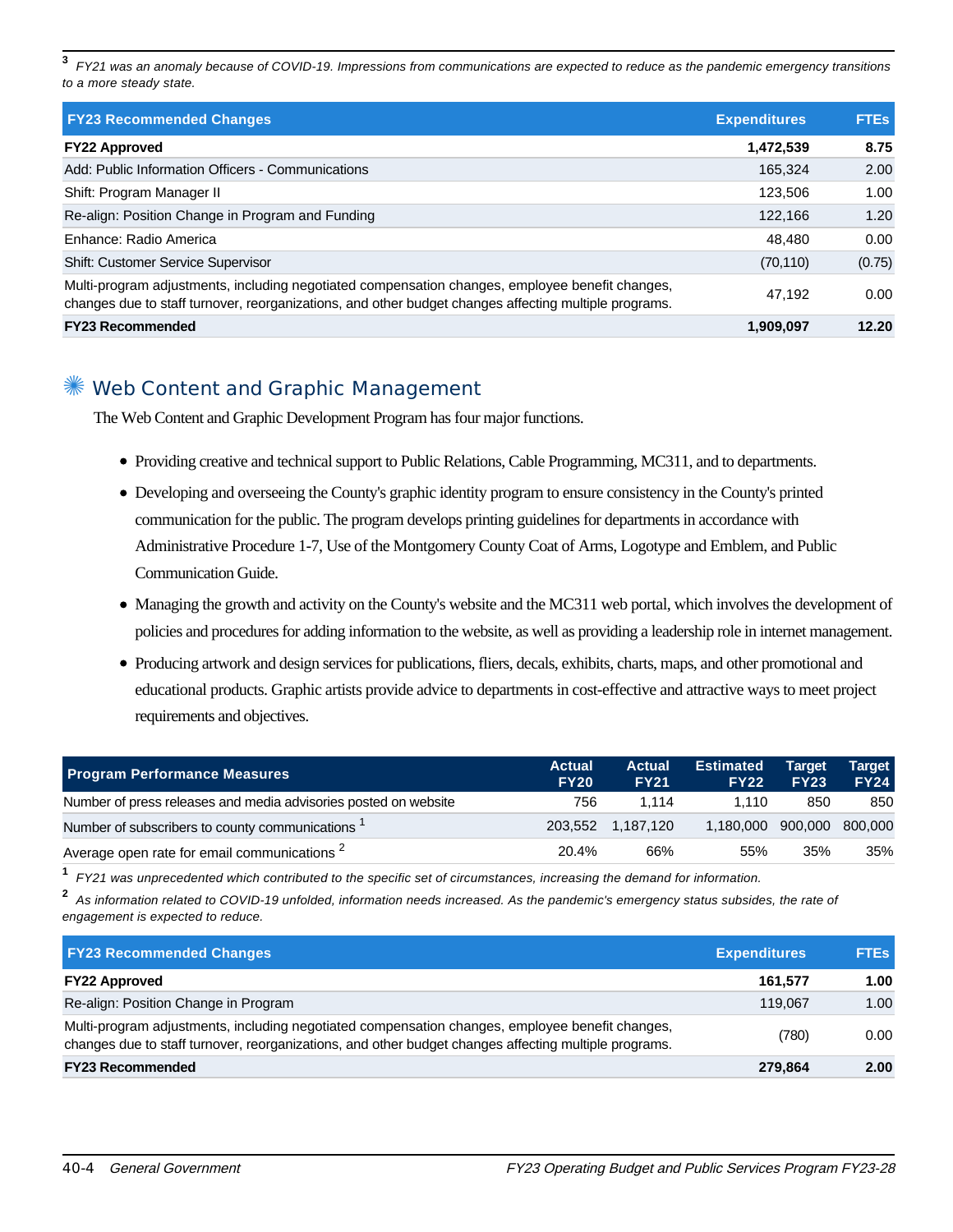## BUDGET SUMMARY

|                                            | <b>Actual</b><br><b>FY21</b> | <b>Budget</b><br><b>FY22</b> | <b>Estimate</b><br><b>FY22</b> | <b>Recommended</b><br><b>FY23</b> | %Chg<br><b>Bud/Rec</b> |
|--------------------------------------------|------------------------------|------------------------------|--------------------------------|-----------------------------------|------------------------|
| <b>COUNTY GENERAL FUND</b>                 |                              |                              |                                |                                   |                        |
| <b>EXPENDITURES</b>                        |                              |                              |                                |                                   |                        |
| Salaries and Wages                         | 4,030,989                    | 4,178,667                    | 4,386,412                      | 4,937,491                         | 18.2%                  |
| <b>Employee Benefits</b>                   | 1,265,212                    | 1,314,375                    | 1,354,832                      | 1,552,687                         | 18.1%                  |
| <b>County General Fund Personnel Costs</b> | 5,296,201                    | 5,493,042                    | 5,741,244                      | 6,490,178                         | 18.2 %                 |
| <b>Operating Expenses</b>                  | 821,275                      | 463,152                      | 463,152                        | 245,521                           | $-47.0%$               |
| <b>County General Fund Expenditures</b>    | 6,117,476                    | 5,956,194                    | 6,204,396                      | 6,735,699                         | 13.1 %                 |
| <b>PERSONNEL</b>                           |                              |                              |                                |                                   |                        |
| Full-Time                                  | 70                           | 71                           | 71                             | 79                                | 11.3%                  |
| Part-Time                                  | 1                            | 1                            | 1                              | 1                                 |                        |
| <b>FTEs</b>                                | 52.70                        | 53.70                        | 53.70                          | 63.90                             | 19.0%                  |
| <b>County General Fund Revenues</b>        | $\bf{0}$                     | $\bf{0}$                     | $\pmb{0}$                      | $\pmb{0}$                         |                        |
| <b>GRANT FUND - MCG</b>                    |                              |                              |                                |                                   |                        |
| <b>EXPENDITURES</b>                        |                              |                              |                                |                                   |                        |
| Salaries and Wages                         | 1,869                        | 0                            | $\mathbf 0$                    | 0                                 |                        |
| <b>Employee Benefits</b>                   | $\mathbf 0$                  | 0                            | $\pmb{0}$                      | 0                                 |                        |
| <b>Grant Fund - MCG Personnel Costs</b>    | 1,869                        | $\bf{0}$                     | $\pmb{0}$                      | $\mathbf 0$                       |                        |
| <b>Operating Expenses</b>                  | 4,535                        | 0                            | $\mathbf 0$                    | 0                                 |                        |
| <b>Grant Fund - MCG Expenditures</b>       | 6,404                        | $\pmb{0}$                    | $\pmb{0}$                      | $\pmb{0}$                         |                        |
| <b>PERSONNEL</b>                           |                              |                              |                                |                                   |                        |
| Full-Time                                  | 0                            | 0                            | $\mathbf 0$                    | 0                                 |                        |
| Part-Time                                  | $\mathbf 0$                  | 0                            | $\mathbf 0$                    | 0                                 |                        |
| <b>FTEs</b>                                | 0.00                         | 0.00                         | 0.00                           | 0.00                              |                        |
| <b>REVENUES</b>                            |                              |                              |                                |                                   |                        |
| <b>Federal Grants</b>                      | 6,404                        | 0                            | 0                              | 0                                 |                        |
| <b>Grant Fund - MCG Revenues</b>           | 6,404                        | $\bf{0}$                     | $\pmb{0}$                      | $\mathbf 0$                       |                        |
| DEPARTMENT TOTALS                          |                              |                              |                                |                                   |                        |
| <b>Total Expenditures</b>                  | 6,123,880                    | 5,956,194                    | 6,204,396                      | 6,735,699                         | 13.1 %                 |
| <b>Total Full-Time Positions</b>           | 70                           | 71                           | 71                             | 79                                | 11.3%                  |

| <b>Total Full-Time Positions</b> | 70    |       |       | 79    | 11.3%             |
|----------------------------------|-------|-------|-------|-------|-------------------|
| <b>Total Part-Time Positions</b> |       |       |       |       | -                 |
| <b>Total FTEs</b>                | 52.70 | 53.70 | 53.70 | 63.90 | 19.0%             |
| <b>Total Revenues</b>            | 6.404 |       |       |       | <b>CONTRACTOR</b> |

#### FY23 RECOMMENDED CHANGES

#### **COUNTY GENERAL FUND**

**Expenditures FTEs**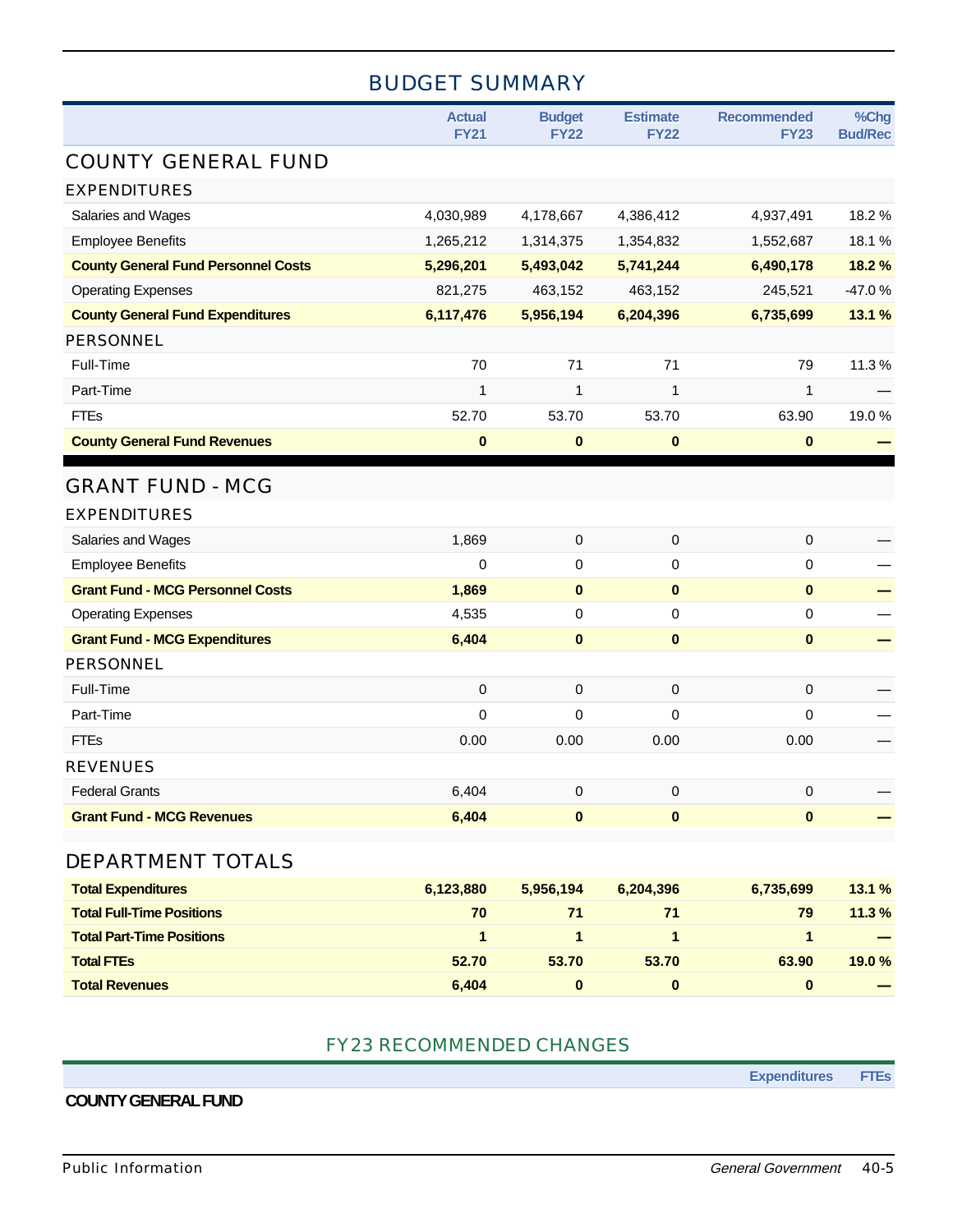## FY23 RECOMMENDED CHANGES

|                                                                                   | <b>Expenditures</b> | <b>FTES</b> |
|-----------------------------------------------------------------------------------|---------------------|-------------|
| <b>FY22 ORIGINAL APPROPRIATION</b>                                                | 5,956,194           | 53.70       |
| <b>Changes (with service impacts)</b>                                             |                     |             |
| Enhance: Term MC311 Positions [MC311 Customer Service Center]                     | 259,092             | 6.00        |
| Add: Public Information Officers - Communications [Public Relations]              | 165,324             | 2.00        |
| Enhance: Radio America [Public Relations]                                         | 48,480              | 0.00        |
| <b>Other Adjustments (with no service impacts)</b>                                |                     |             |
| Increase Cost: Annualization of FY22 Personnel Costs                              | 137,284             | 0.00        |
| Shift: Program Manager II [Public Relations]                                      | 123,506             | 1.00        |
| Re-align: Position Change in Program and Funding [Public Relations]               | 122,166             | 1.20        |
| Re-align: Position Change in Program [Web Content and Graphic Management]         | 119,067             | 1.00        |
| Increase Cost: Annualization of FY22 Compensation Increases                       | 111,963             | 0.00        |
| Increase Cost: FY23 Compensation Adjustment                                       | 87,207              | 0.00        |
| Shift: Customer Service Representative Supervisor [MC311 Customer Service Center] | 70,110              | 0.75        |
| Increase Cost: Printing and Mail Adjustment                                       | 1,900               | 0.00        |
| Increase Cost: Motor Pool Adjustment                                              | 1,653               | 0.00        |
| Decrease Cost: Retirement Adjustment                                              | (4,967)             | 0.00        |
| Shift: Customer Service Supervisor [Public Relations]                             | (70, 110)           | (0.75)      |
| Shift: Program Manager II [MC311 Customer Service Center]                         | (123,506)           | (1.00)      |
| Decrease Cost: Elimination of One-Time Items Approved in FY22                     | (269, 664)          | 0.00        |
| <b>FY23 RECOMMENDED</b>                                                           | 6,735,699           | 63.90       |

## PROGRAM SUMMARY

| <b>Program Name</b>                  |              | <b>FY22 APPR</b><br><b>Expenditures</b> | <b>FY22 APPR</b><br><b>FTEs</b> | <b>FY23 REC</b><br><b>Expenditures</b> | <b>FY23 REC</b><br><b>FTEs</b> |
|--------------------------------------|--------------|-----------------------------------------|---------------------------------|----------------------------------------|--------------------------------|
| <b>MC311 Customer Service Center</b> |              | 4.322.078                               | 43.95                           | 4,546,738                              | 49.70                          |
| <b>Public Relations</b>              |              | 1.472.539                               | 8.75                            | 1.909.097                              | 12.20                          |
| Web Content and Graphic Management   |              | 161.577                                 | 1.00                            | 279.864                                | 2.00                           |
|                                      | <b>Total</b> | 5,956,194                               | 53.70                           | 6,735,699                              | 63.90                          |

#### CHARGES TO OTHER DEPARTMENTS

| <b>Charged Department</b>        | <b>Charged Fund</b>            | <b>Total\$</b> | <b>FY22 FY22</b><br><b>FTEs</b> | <b>FY23</b><br><b>Total\$</b> | <b>FY23</b><br><b>FTEs</b> |
|----------------------------------|--------------------------------|----------------|---------------------------------|-------------------------------|----------------------------|
| <b>COUNTY GENERAL FUND</b>       |                                |                |                                 |                               |                            |
| Human Resources                  | Employee Health Self Insurance | $\Omega$       | 0.00                            | 0                             | 0.00                       |
| <b>Health and Human Services</b> | General Fund                   | 144.613        | 1.50                            | 153.719                       | 1.50                       |
| <b>Permitting Services</b>       | <b>Permitting Services</b>     | 275.558        | 2.90                            | 305.352                       | 2.90                       |
| Housing and Community Affairs    | Montgomery Housing Initiative  | 69.408         | 0.90                            | 75.942                        | 0.90                       |

40-6 General Government FY23 Operating Budget and Public Services Program FY23-28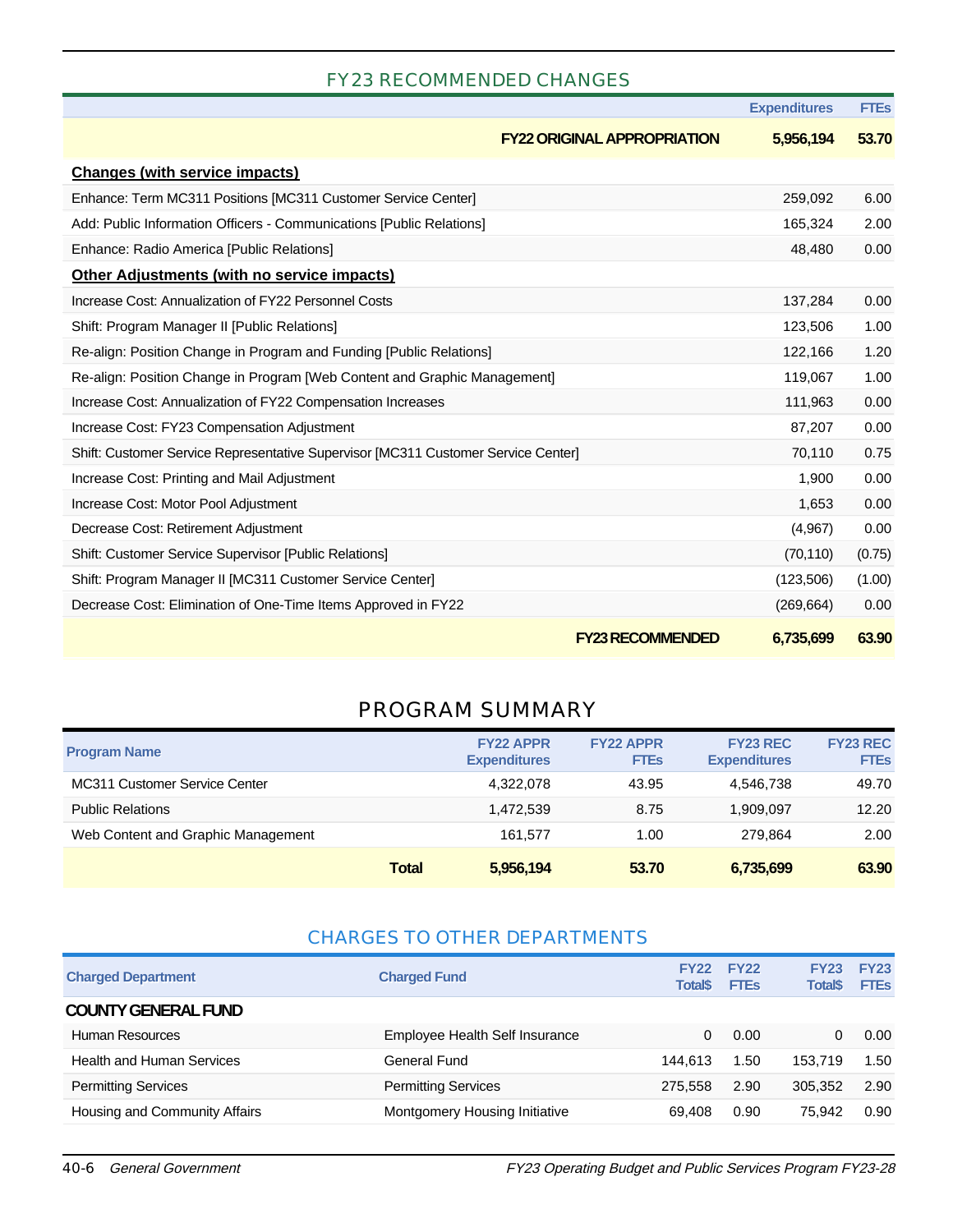#### CHARGES TO OTHER DEPARTMENTS

|                                      |                        | Total | 1,811,164                      | 17.80                      | 1,650,565                     | 15.60                      |
|--------------------------------------|------------------------|-------|--------------------------------|----------------------------|-------------------------------|----------------------------|
| Cable Television Communications Plan | Cable TV               |       | 798.744                        | 6.50                       | 554.040                       | 4.30                       |
| Recycling and Resource Management    | Solid Waste Collection |       | 107.552                        | 1.25                       | 115.708                       | 1.25                       |
| Recycling and Resource Management    | Solid Waste Disposal   |       | 415.289                        | 4.75                       | 445.804                       | 4.75                       |
| <b>Charged Department</b>            | <b>Charged Fund</b>    |       | <b>FY22</b><br><b>Total</b> \$ | <b>FY22</b><br><b>FTEs</b> | <b>FY23</b><br><b>Total\$</b> | <b>FY23</b><br><b>FTEs</b> |

### FUNDING PARAMETER ITEMS

CE RECOMMENDED (\$000S) **Title FY23 FY24 FY25 FY26 FY27 FY28 COUNTY GENERAL FUND EXPENDITURES FY23 Recommended 6,736 6,736 6,736 6,736 6,736 6,736** No inflation or compensation change is included in outyear projections. **Annualization of Positions Recommended in FY23 0 44 44 44 44 44** New positions in the FY23 budget are generally assumed to be filled at least two months after the fiscal year begins. Therefore, the above amounts reflect annualization of these positions in the outyears. **Labor Contracts 0 297 297 297 297 297** These figures represent the estimated annualized cost of general wage adjustments, service increments, and other negotiated items. **Subtotal Expenditures 6,736 7,078 7,078 7,078 7,078 7,078**

#### ANNUALIZATION OF FULL PERSONNEL COSTS

|                                                                  | <b>FY23 Recommended</b> | <b>FY24 Annualized</b> |                     |             |
|------------------------------------------------------------------|-------------------------|------------------------|---------------------|-------------|
|                                                                  | <b>Expenditures</b>     | <b>FTEs</b>            | <b>Expenditures</b> | <b>FTES</b> |
| <b>Public Information Officer</b>                                | 82.662                  | 1.00                   | 104.848             | 1.00        |
| Public Information Officer (Program Manager II) - Communications | 82.662                  | 1.00                   | 104.848             | 1.00        |
| Total                                                            | 165,324                 | 2.00                   | 209,696             | 2.00        |